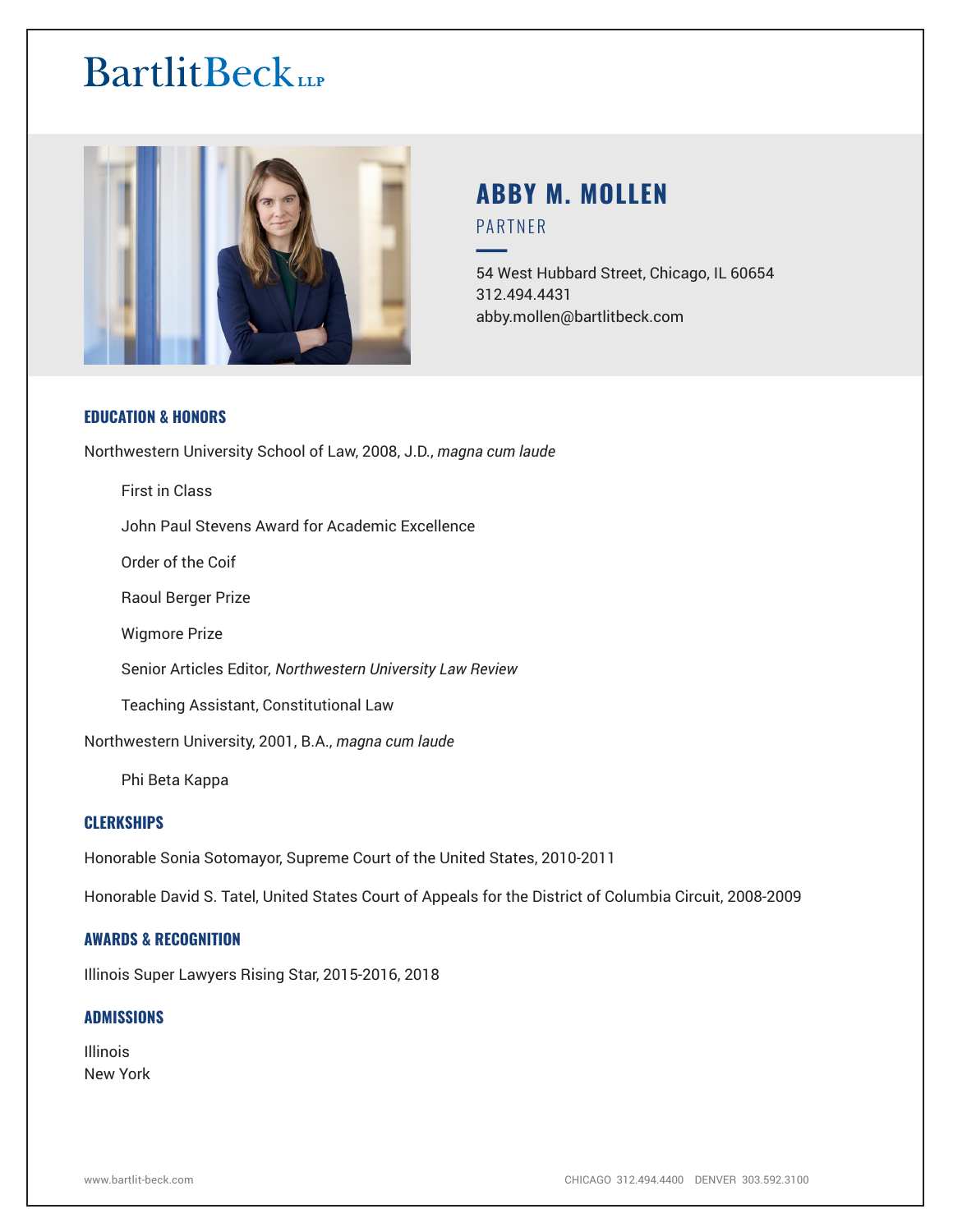# **BartlitBeck**

# **REPRESENTATIVE MATTERS**

#### *Allianz Structured Alpha Funds Litigation* (S.D.N.Y. 2020-22)

Lead counsel for several major institutional investors who collectively lost billions of dollars when the Structured Alpha hedge funds managed by Allianz Global Investors U.S. collapsed in March 2020. Bartlit Beck also served as co-liaison counsel for a group of twenty plaintiffs for purposes of coordinating discovery with Allianz. The cases filed by our clients were settled on confidential terms.

#### *Dyson, Inc. v. BISSELL Homecare, Inc.* (N.D. Ill.)

Trial counsel for BISSELL as defendant in a Lanham Act action brought by Dyson concerning vacuum cleaners. Case settled.

#### *Pioneer Hi-Bred v. Monsanto* (S.D. Iowa)

Trial counsel for Pioneer in patent infringement suit against Monsanto relating to corn seed production techniques. Case settled.

#### *Tyco International Ltd. v. Kozlowski* (S.D.N.Y.)

Trial counsel for Tyco in breach of fiduciary duty and conversion suit against former CEO. Case settled.

#### *Franklin Strategic Income Fund, et al. v. Rigas, et al.* (S.D.N.Y.)

Trial counsel for Deloitte and Touche LLP in federal securities suit related to Adelphia Communications Corp. Case settled

# **CASES TRIED OR OTHERWISE TAKEN TO JUDGMENT**

#### *Confidential AAA Arbitration*

Trial counsel for "Big Four" accounting firm in AAA arbitration against hotel developer. Plaintiff alleged accountants' negligence in advising on ESOP and other tax issues. Case settled favorably during trial after cross-examination of plaintiff's witnesses.

#### *Cloud Satchel v. Amazon.com* (D. Del.)

Trial and appellate counsel for Amazon.com in patent infringement case relating to document database and retrieval technology and the Kindle portable reader. Won summary judgment of invalidity. Affirmed by the Federal Circuit.

#### *UbiComm v. Zappos IP, Inc.* (D. Del.)

Trial counsel for Zappos in patent infringement case relating to e-mail reminder systems. Won judgment of invalidity under Section 101 on a Rule 12 motion. UbiComm chose not to pursue an appeal.

# *The FairPoint Communications, Inc. Litigation Trust v. Verizon Communications, Inc.* (W.D.N.C.)

Trial counsel for Verizon in fraudulent conveyance action brought by a litigation trust. Case settled following two-week bench trial.

# *Tyco International Ltd. v. Swartz* (S.D.N.Y.)

Trial counsel for Tyco in case against former CFO for improperly received compensation in the Southern District of New York. Obtained order in favor of Tyco after bench trial.